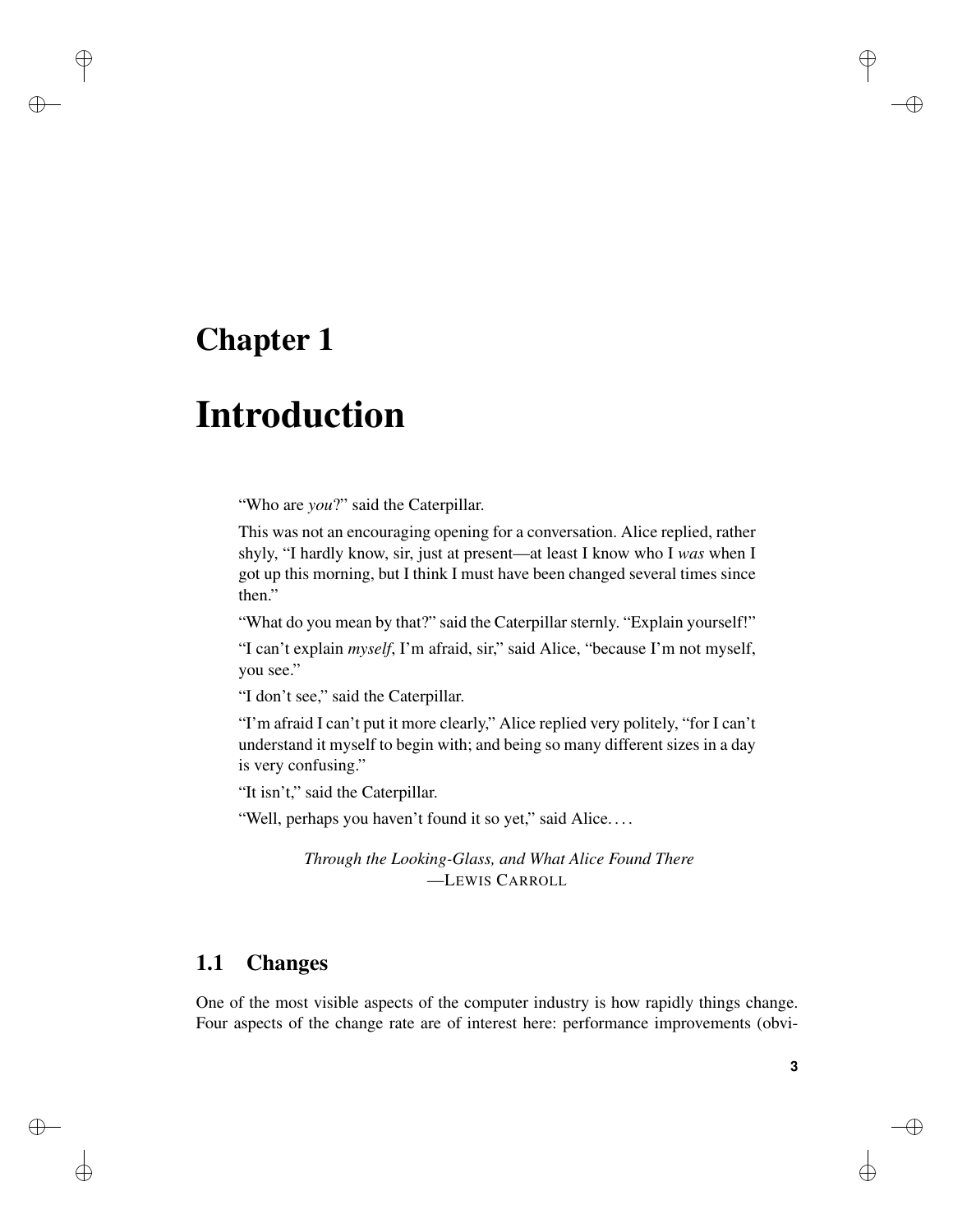$\rightarrow$ 

D.

D.

ously, today's computers are much faster); capability improvements (we can do things today that we couldn't do even a few years ago); price; and environment (because people and companies around us do more, we can interact with them electronically). All of these affect security.

Recently, I received a check in the mail and deposited it by taking a picture of it with my phone. Think of the technical security challenges the bank had to deal with to make that possible:

- They have to have very high confidence that the right person is connecting to the account.
- This server application has to be very robust against all sorts of attacks; it can, after all, touch live bank accounts. In particular, it can add money to an account, based on user input; quite conceivably, their previous online application *deliberately* couldn't do that, as a security measure.
- However—the deposit is conditional, based in part on the image of the check being examined, by a human or by software, to verify the amount. In other words, some sensitive part of their system has to process an enemy-supplied image file.
- They have to allow the upload of large image files, with the consequent need for bandwidth, disk space, and more.
- My phone's operating system has to be secure enough that rogue phone apps can't spy on or modify the banking transactions.
- All traffic has to be encrypted.
- The phone has to be assured of connecting to the proper destination.
- There needs to be a proper audit trail for all transactions.
- Everything must work seamlessly with the "traditional" web application (itself not more than 15 years old, and probably a lot less), human tellers, and the legacy backend systems that may have originally been written in COBOL and entered on punch cards for some giant mainframe, but now probably runs on a mainframe emulator on the CTO's tablet.
- Given all of these other changes, the entire architecture's security characteristics should be revisited.

A

A

 $\overline{\oplus}$ 

 $\bigoplus$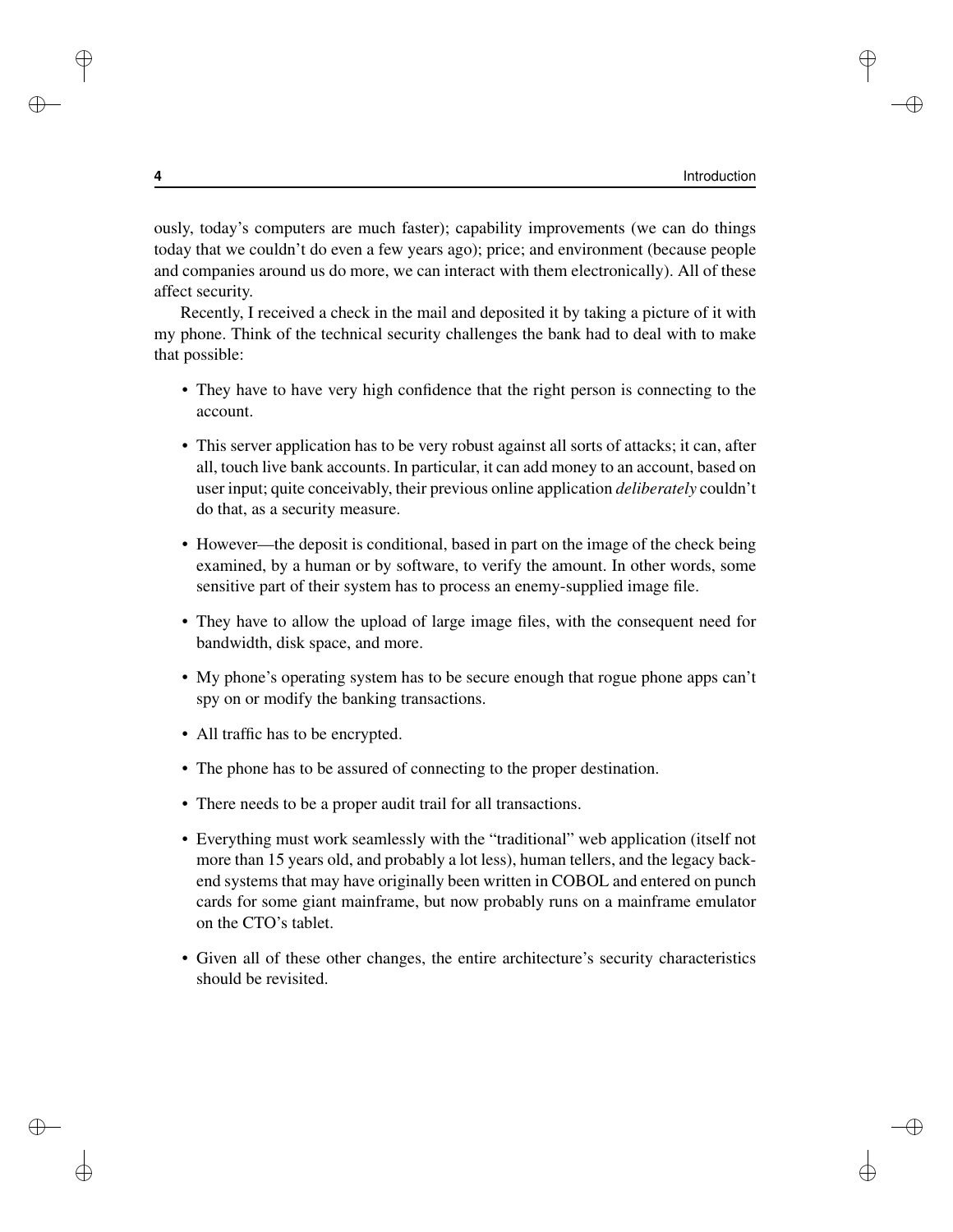A

A

 $\Leftrightarrow$ 

 $\bigoplus$ 

Obviously, my bank and many other banks have made the necessary changes; the application works. The system architects figured out what had to be done; the security folks, the programmers, the network engineers, and everyone else made the necessary changes.

The interesting question is what the internal debates looked like. Did a security person say, "No, you can't do that; our back-end process isn't robust enough to accept online deposits"? Did the user experience group have to fight with the security group about authentication for account setup? Did the lawyers want to know how well fraudulent transactions could be traced to a particular phone or physical location? Did the head of the security group still try to say, "No, you can't do it; it's just too risky"?

Sometimes, "no" is indeed the right answer. As noted, though, capabilities and environments change. The worst mistake one can make in the computer business is to blithely give yesterday's answer to today's question. The second worst mistake, of course, is rejecting yesterday's answer without thinking about it. The technical and economic constraints may be the same; alternately, the same answer may be correct for an entirely different reason. The challenge is performing the analysis correctly.

## 1.2 Adapting to Change

There are many ways to deal with change and its likelihood. You can leave enough hooks to handle all possible future contingencies; you can reject changes until you're dragged into the future, kicking and screaming (or go out of business); you can embrace all changes, willy-nilly—or you can stop to do the sober, careful analysis that the problem demands.

Planning for all contingencies is the simplest and most common option. After all, everyone who has been in the business more than a few years *knows* that change will come, and will come in unpredictable ways. There are a number of problems with this approach. For one thing, it's ugly and produces ugly systems. Jon Postel said it well [Comerford<sup>[1998]</sup>]:

It's perfectly appropriate to be upset. I thought of it in a slightly different way—like a space that we were exploring and, in the early days, we figured out this consistent path through the space: IP, TCP, and so on. What's been happening over the last few years is that the IETF is filling the rest of the space with every alternative approach, not necessarily any better. Every possible alternative is now being written down. And it's not useful.

Planning for everything also produces complex and bloated systems, and while memory and CPU are not critical resources these days, the engineering time to build, maintain, and

D.

i

Æ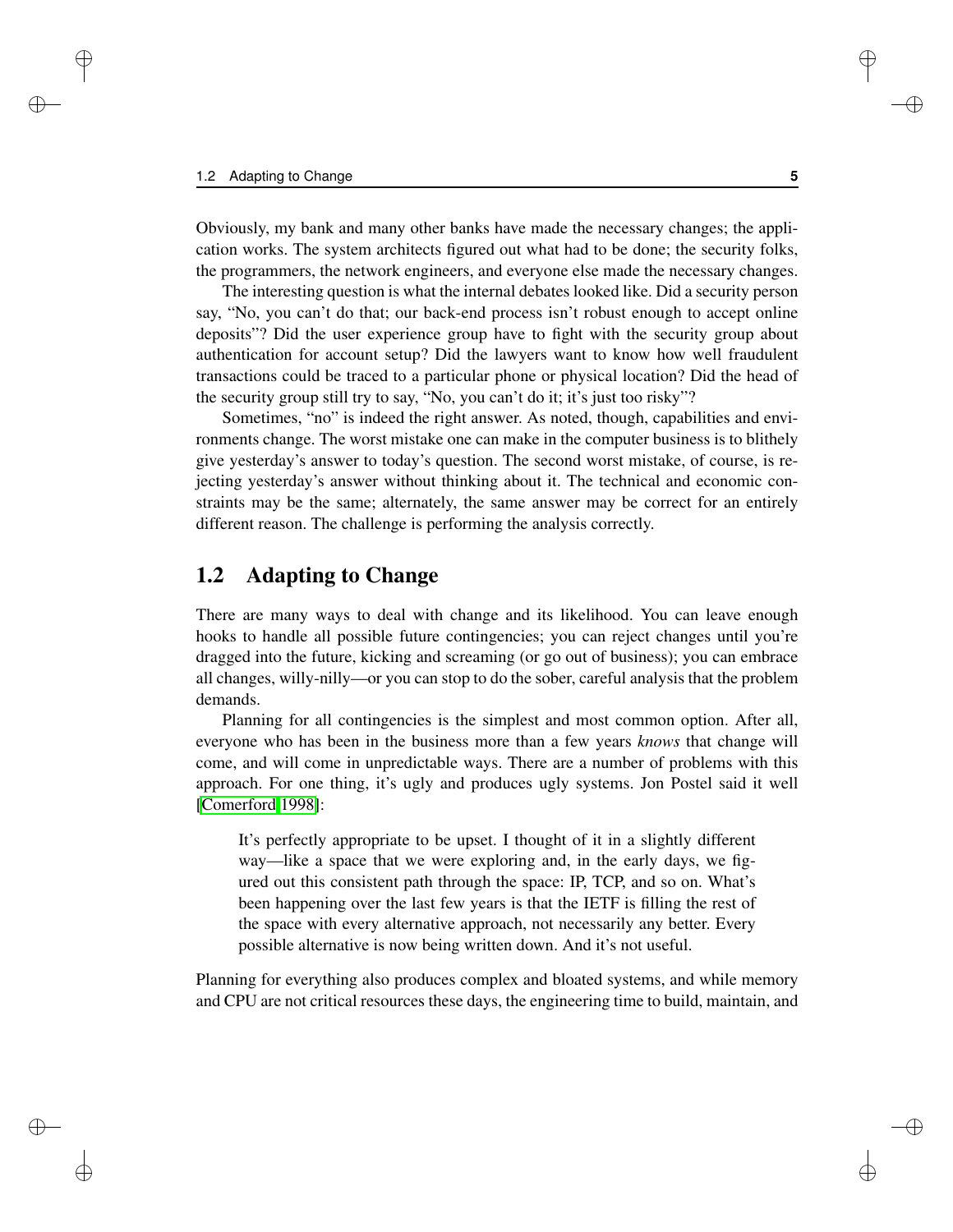D.

D.

D.

# *Hackers*

Once in ancient days, the then King of England told Sir Christopher Wren, whose name is yet remembered, that the new Cathedral of St. Paul which he had designed was "awful, pompous and artificial." Kings have seldom been noted for perspicacity.

In the case of the King and Sir Christopher, however, a compliment was intended. A later era would have used the words "awe-inspiring, stately, and ingeniously conceived."

> "A Tragedy of Errors" —POUL ANDERSON

Words' meanings change over time. Once upon a time, "hacker" might indeed have meant "A person who enjoys exploring the details of programmable systems and how to stretch their capabilities, as opposed to most users, who prefer to learn only the minimum necess[a](#page--1-1)ry.<sup>"a</sup> That isn't the way it is commonly used today. In this book, I'll be using it to mean "A person who uses his skill with computers to try to gain unauthorized access to computer files or networks," per the OED; when writing about security, that is the commonly accepted definition. It is, perhaps, worth noting that the OED traces that usage to 1976, the same year as its first citation for "A person with an enthusiasm for programming or using computers as an end in itself." And if you prefer older meanings, we can go back to either 1481's "That which hacks; an implement for hacking, chopping wood, or breaking up earth; a chopper, cleaver; a hoe, mattock," or 1581's "A 'cutter', cut-throat, bully".

a. "The New Hacker's Dictionary," [http://outpost9.com/reference/jargon/jargon](http://outpost9.com/reference/jargon/jargon_23.html#SEC30) 23.html#SEC30.

 $\bigg($ 

...

&

A

)<br>J

 $\Leftrightarrow$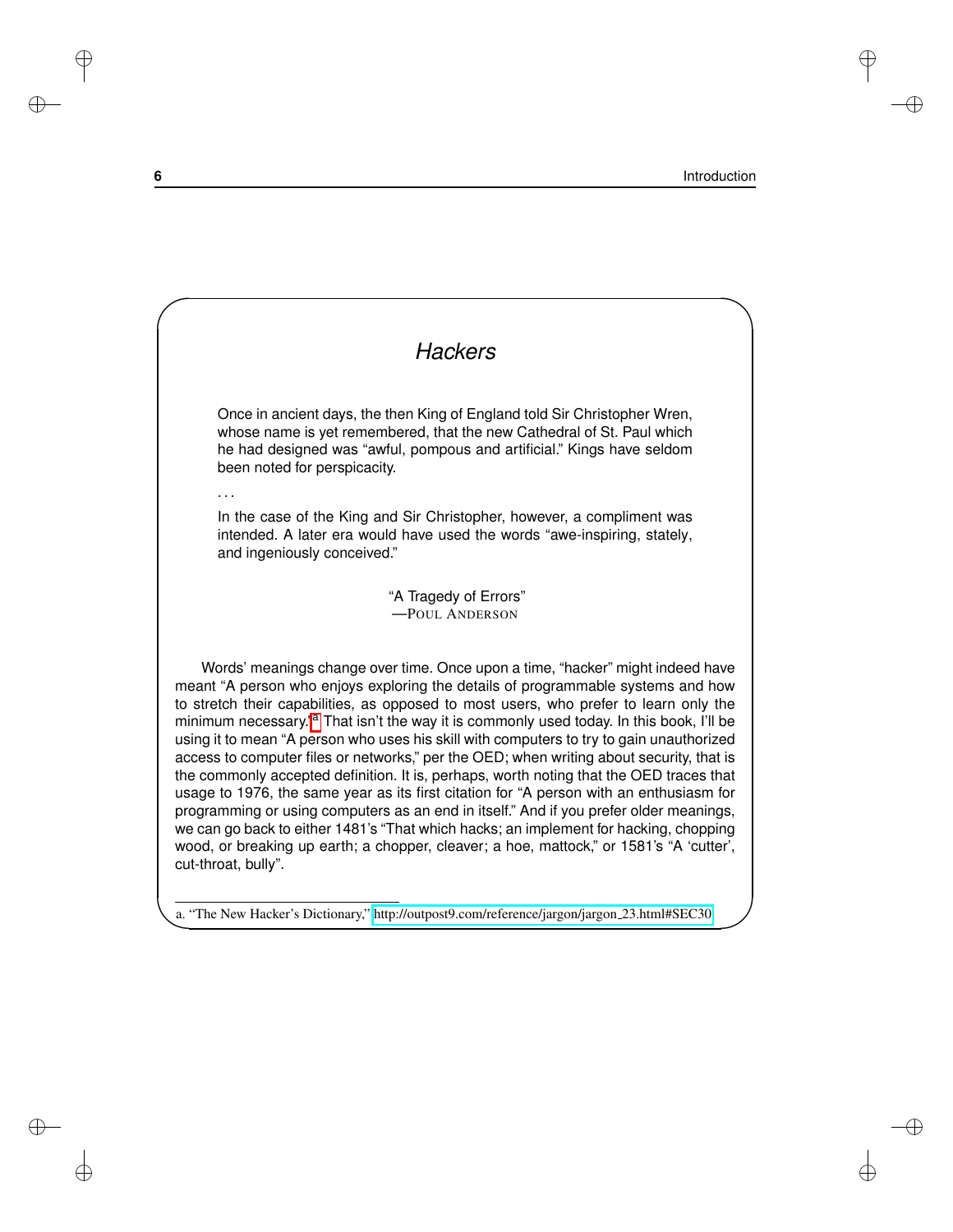A)

A

 $\Leftrightarrow$ 

 $\bigoplus$ 

configure such systems is expensive and becoming more so. From a security perspective, though, complexity is fatal. *No one* understands a complex system, from the architects and programmers who design and build it to the engineers who have to configure it. A 1994 study showed that about 25% of security flaws were due to bugs in the specification, not the code [\[Landwehr et al. 1994\]](#page--1-2). In other words, it's not just a programming problem.

Let me give an example of how complexity—necessary complexity, in this case—can lead to a security problem. A web posting [\[Chan 2011\]](#page--1-3) detailed how an Apple Smart Cover can be used to override the security lock on an Apple iPad 2 running iOS 5.0. (For those who are not initiates into the High Mysteries of the Cult of Apple, a Smart Cover is held to the iPad 2 via magnets. When the cover is peeled back, a sensor inside the iPad 2 notices the absence of the magnet, and wakes up the display. Also, to power off an iPad 2, you hold down the Power button for a few seconds until a confirmation request appears; at that point, you swipe across the designated area of the screen.)

The attack works as follows:

- Lock a passcode-enabled iPad 2.
- Hold down the Power button until it reaches the shutoff slider screen.
- Close the Smart Cover.
- Open the Smart Cover.
- Tap cancel.

What led someone to discover this attack?

If one simply presses the Home button on a blank-screen iPad 2, the lock screen illuminates; if nothing further is done, it blanks again after 10 seconds. On the other hand, if one opens a Smart Cover, the screen remains illuminated for 60 seconds, again reverting to a blank screen if nothing is done. On the gripping hand [\[Niven and Pournelle](#page--1-4) [1993\]](#page--1-4), if one initiates the power-down sequence from a blank screen but does nothing, after 30 seconds the device switches to a very dim, non-interactive wallpaper screen. In other words, it goes through a very different sequence of states for each of these ways for waking up the display. The author of the aforementioned posting wrote, "I don't know how anyone would've figured that out but it definitely works."

Consider the state transition diagram shown in [Figure 1.1.](#page--1-5) Two of the states, Covered and Lock screen, are parameterized: the transition from them depends on how they were entered. Arguably, they should be shown as separate nodes on the graph; however, the behavior suggests a single code path with memory. That is the key to the attack.

Someone who thinks like a security person (see [Chapter 2\)](#page--1-6) might wonder what would happen if an unexpected transition were to occur. In particular, consider the dotted arc D.

i

Æ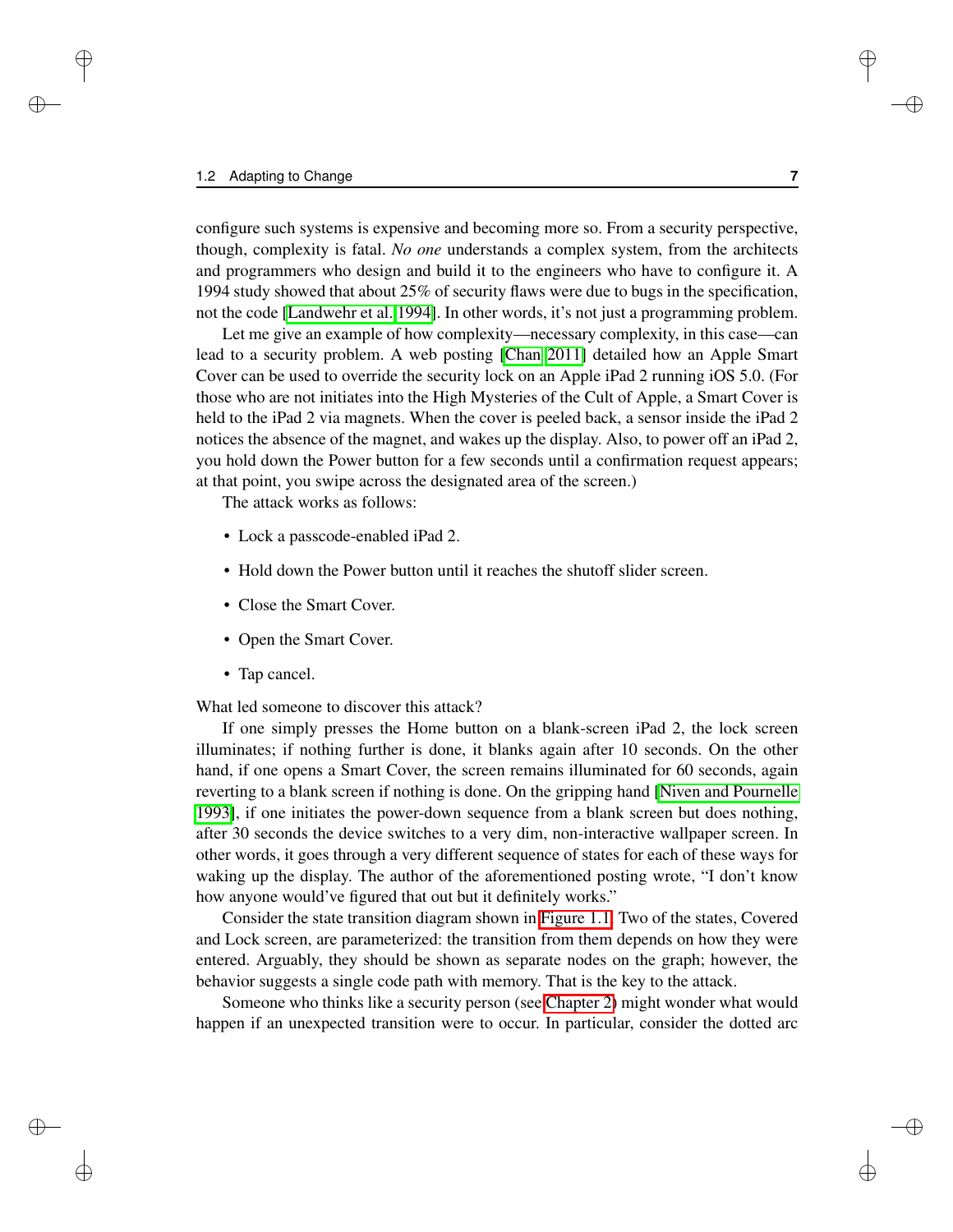€



Figure 1.1: Simplified state transitions for unlocking or powering down an iPad 2. Activity can start from the Covered, Home, or Blank states. The dotted lines show the attack. Note that there are three possible destination states if the cover is opened, and two different ways to go from the lock screen to a blank screen.

from the Confirmation state to the Covered state. There is clearly memory in that state, since opening the cover can go to two different places. Is this memory always properly initialized? Clearly not—the actual transition in this case goes to the Home screen state, rather than the Lock screen state.

Change introduces complexity, but the risks of resisting all changes—the second common option—are sufficiently obvious that I won't belabor them, save to recall Ken Olsen's comment that "the personal computer will fall flat on its face in business" [Rifkin [2011]. Olsen was co-founder of the Digital Equipment Corporation, a computer company that no longer exists. Ignoring the world is not a security risk per se; nevertheless, the purpose of computer security is not security for its own sake, but to enable some other operation to function properly and (in some cases) profitably. Let me stress that: the purpose of an organization—a business, a school, a government agency, a hospital—is *not* to be secure; rather, security is an aid to carrying out its real purpose.

8

 $\bigoplus$ 

 $\oplus$ 

 $\oplus$ 

 $\overline{\bigoplus}$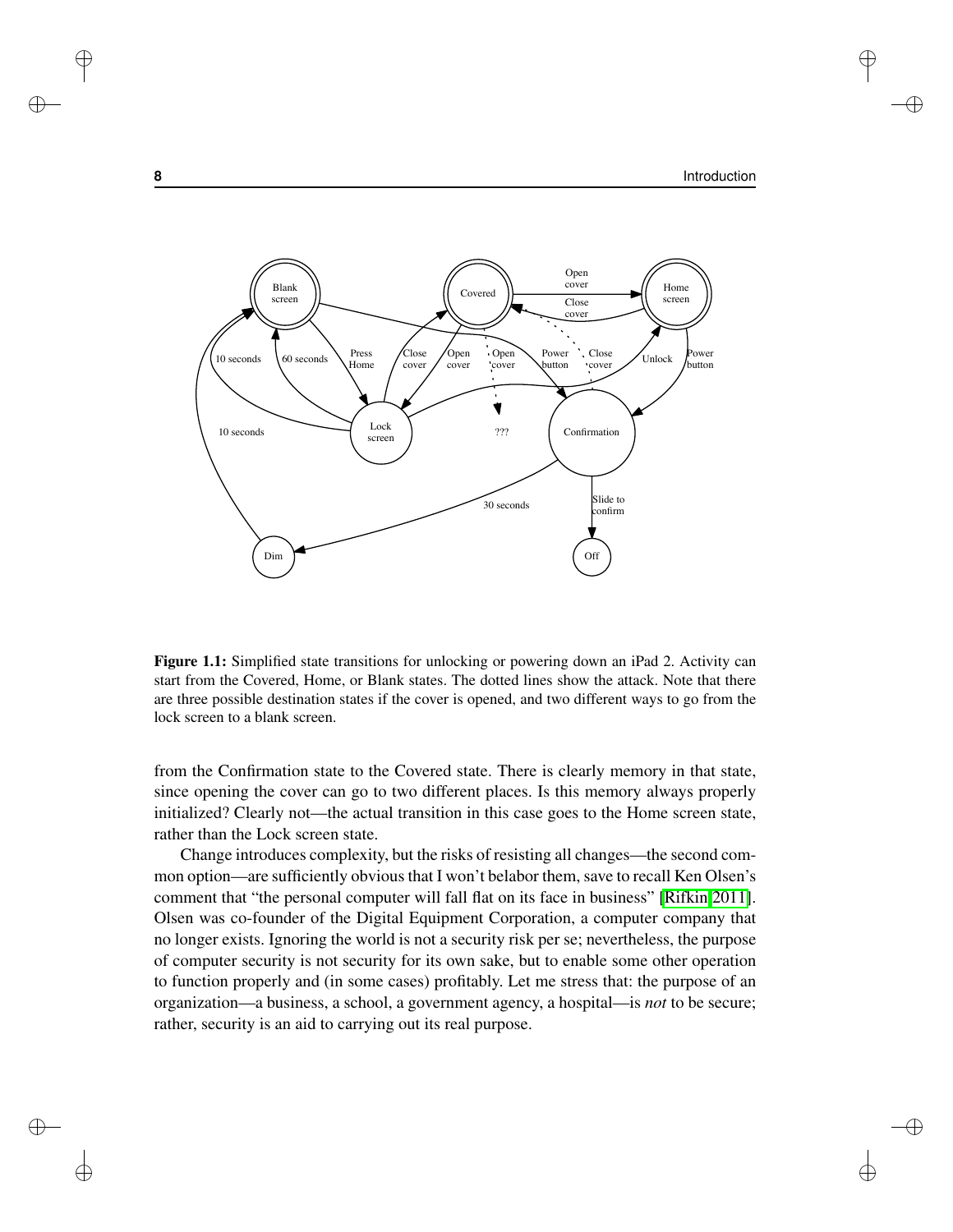#### 1.3 Security Analysis **9**

 $\oplus$ 

A

 $\overline{\bigoplus}$ 

 $\bigoplus$ 

The third option for dealing with change is to embrace it. When a new device comes out, start using it. When there's a new service, install it. That way lies disaster; the risks are not always clear. Some years ago, Bruce Schneier wrote about the security risks of Unicode **Schneier 2000**, the standard for handling all of the world's alphabets. At the time, I was skeptical, but he was quite correct. The first attack was fairly obvious—since the same glyph in different alphabets (such as the Cyrillic "a" versus the Latin "a") has different codepoints, the domain  $\frac{\text{http://www.pаypal.com/}}{\text{is different than the}}$ domain [http://www.paypal.com,](http://www.paypal.com) but the two look identical on screen [\[Schneier 2005\]](#page--1-9). A more subtle attack was discovered recently; it relies on the Unicode metacharacters to cause right-to-left rendering (necessary for languages like Hebrew and Arabic) to hide the . exe extension on some files  $[Krebs 2011b]$ . Handling cases like these requires not just good code, it requires a good understanding of people's behavior and of the salient characteristics of many different languages.

Note that Unicode or something like it is quite necessary, unless we want to exclude a large fraction of the world's population from the net. That is clearly unacceptable. Nor are the problems a matter of lack of forethought; there was no way, thousands of years ago when some of these languages grew up, that one scribe could say to another, "You know, in the far future, people are going to have these things called computers that will need to handle our alphabet and that of those uncivilized folk across the water, so let's all agree on a direction of writing and on a set of letters." We had to wait for a bit, until the new technology had been deployed and analyzed, for someone to realize that Unicode falls into a classic risk case: two different byte strings can produce the same visual display; the humans who rely on it cannot perceive the internal processing difference.

## 1.3 Security Analysis

The fourth and best approach to dealing with change is analysis. Naturally, everyone intends to do it, but it isn't easy. Doing it right requires approaching the problem de novo, rather than taking shortcuts. What are the components of the new system? What are their black-box properties? What else do we know or can we guess about them? What are their inputs and outputs? How are things combined? Is every input "secure"? If not, how can it be made secure?

Consider the problem of passwords (a subject that is discussed much more deeply in [Chapter 7\)](#page--1-6). Morris and Thompson demonstrated in 1979 that guessable passwords were a security risk [\[1979\]](#page--1-11); ever since, "pick strong passwords" has been an entry on every security checklist. However, they were writing about login passwords for a multi-user time-sharing system with remote access. The BIOS password for a server in a physically secure machine is in a very different environment. Do the same rules apply? How about

D.

i

 $\oplus$ 

 $\oplus$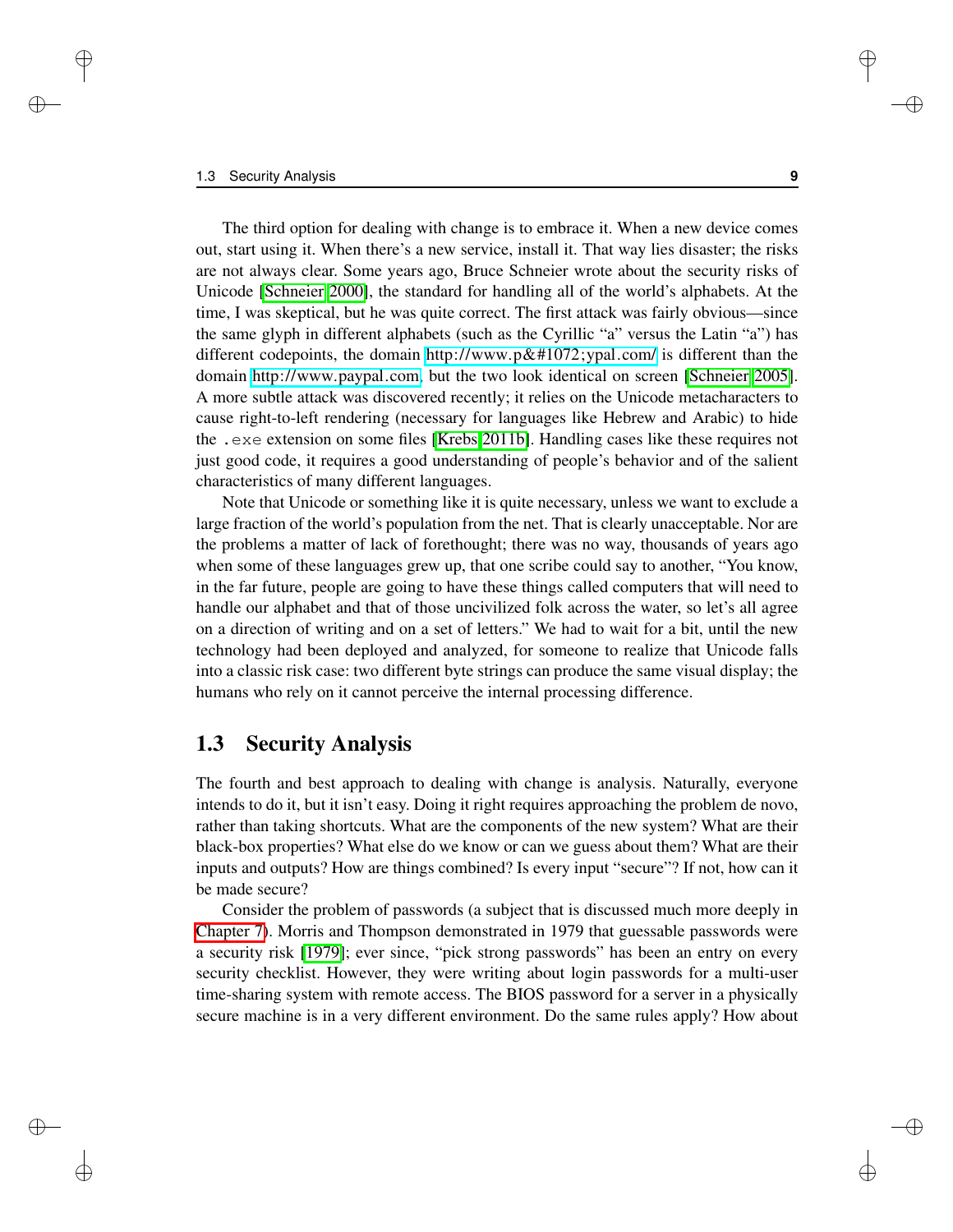i

Æ

D.

my home desktop machine? I'm the only user, and while remote logins are possible I've configured the machine so that passwords are not accepted for such logins. Do I need a strong password? (If you're wondering, I have one, because I'm unconvinced that I'll always get the configuration right; if nothing else, a system update from Apple might change that file.)

It is tempting to say "ignore maxims from the past," but that is not quite correct, either. One should certainly examine the assumptions behind them, whether environmental (as in this case), based on the threat, or based on the assets being protected. (Teasing out these assumptions, especially the implicit ones, is one of the hardest things about security.) On the other hand, there is a lot of wisdom behind some of them; one cannot reject them all out of hand. Indeed, one of my touchstones—that complexity leads to insecurity is nothing more than one of my personal checklist items, based on about 50 years of experience in the field and on a lot of research by many, many people.

Despite the vast and rapid changes in the computer business, the nature of threats hasn't changed much. Certainly, the technical details evolve over time; if nothing else, before there were web servers there was no need to know how to secure one. When web servers—or rifcaghy servers, whatever they are—do exist, though, you need to know those details. More importantly, you need to be able to answer several different questions:

- Do we need a rifcaghy server? More precisely, is there a *business* need for one, where "business" is shorthand for "the purpose of my organization"?
- What are the risks of rifcaghy servers? How can those risks be ameliorated?
- How much confidence do I have in that analysis?
- Are the residual risks more or less than the value to the business of running that service?

Security checklists are not going to give you the answer to any of those questions, until much of the world has been running rifcaghy for quite a while. At that point, you're behind the business curve; perhaps more seriously from a security perspective, your fellow employees may have been using external rifcaghy servers for quite some time, quite unaware of the risks. (Not convinced? Substitute "social media" for "rifcaghy." Substitute "smart phone." Substitute "cloud storage service.")

Furthermore, securing an organization or even a service is not something that's done once. As noted, technologies change, and software is updated. There are new devices, new connectivity, new threats, and new defenses. Even apart from that, designing a security solution is itself an iterative process. The corporate security group or even the security function in a smaller organization generally cannot design a meaningful protective architecture and simply toss it over the wall to the application programmers—and if they

A

A

 $\overline{\oplus}$ 

 $\bigoplus$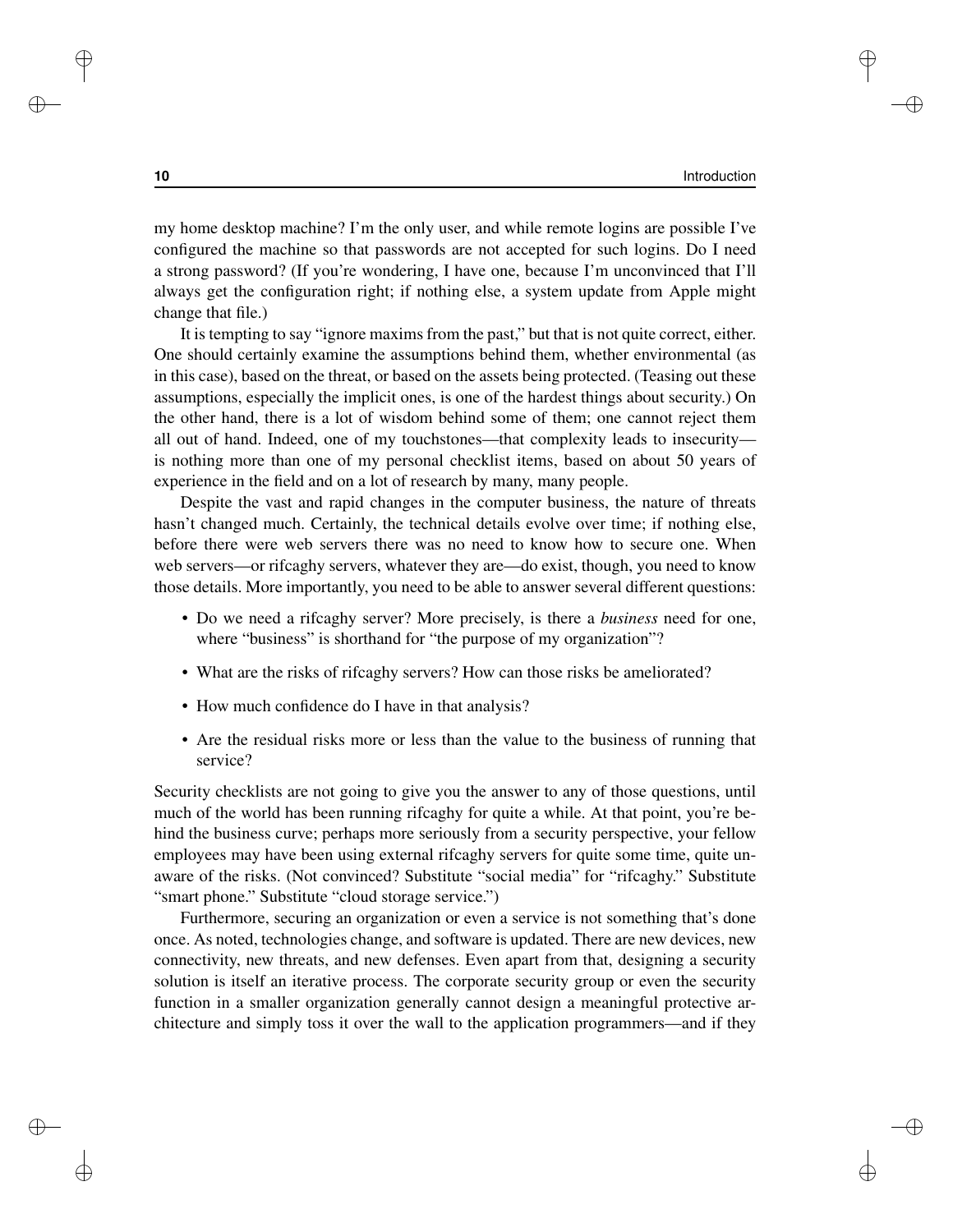A

A

 $\Leftrightarrow$ 

 $\bigoplus$ 

try to do so, the application programmers are likely to take the architecture and toss it themselves. I hesitate to say exactly where, but I do observe that it's very hard to fill up /dev/null.

The problem is that a security solution conceived of by only the security group is likely to pay too little attention to issues like cost and functionality. The problem is not just the cost of the security pieces itself or even the additional development cost; rather, it is the likely loss of functionality or market appeal of the actual product, and it is products that pay everyone's salaries. A perfectly secure service that no one will tolerate using is quite worthless; a security solution of that kind can, will, and should be rejected.

Given all that, the proper process looks like this:

### while true repeat

- 1. Identify the assets at risk.
- 2. Ascertain the enemies interested in each asset, and assess their likely capabilities.
- 3. Select application technologies.
- 4. Evaluate the vulnerabilities for each piece.
- 5. Identify candidate defensive solutions.
- 6. Estimate the cost, including the cost in damage to the application if security is breached.

It's an iterative process; many solutions involve new assets that themselves need to be protected. Besides, even after you reach a stable answer, the outside world is not standing still; new implementations, new loads, new business requirements, and more mean that the security analysis group will never be out of a job.

But how can this be achieved? When a service is brand new, how is it possible to go through this sort of analysis? Since it would be redundant for me to say that by definition, that's the topic of this book, I'll give a better answer: absent a formal theory of secure system design (and I expect that such a theory will continue to be absent for many years to come), we need to learn from the past. More specifically, by looking at today's security technologies deductively, we can derive appropriate design principles; by applying these inductively, we can reason about tomorrow's rifcaghy services, and even the gushnewly and treltudy services of the day after.

Let's use firewalls as a brief example. (We'll revisit them in much more detail in **[Chapter 5.](#page--1-6)**) When we look at why they worked in 1994, when Bill Cheswick and I wrote our book on them [\[1994\]](#page--1-10), we see their basic assumptions: all traffic from the inside would reach the outside Internet via a very small number of chokepoints; only good guys lived on D.

i

D.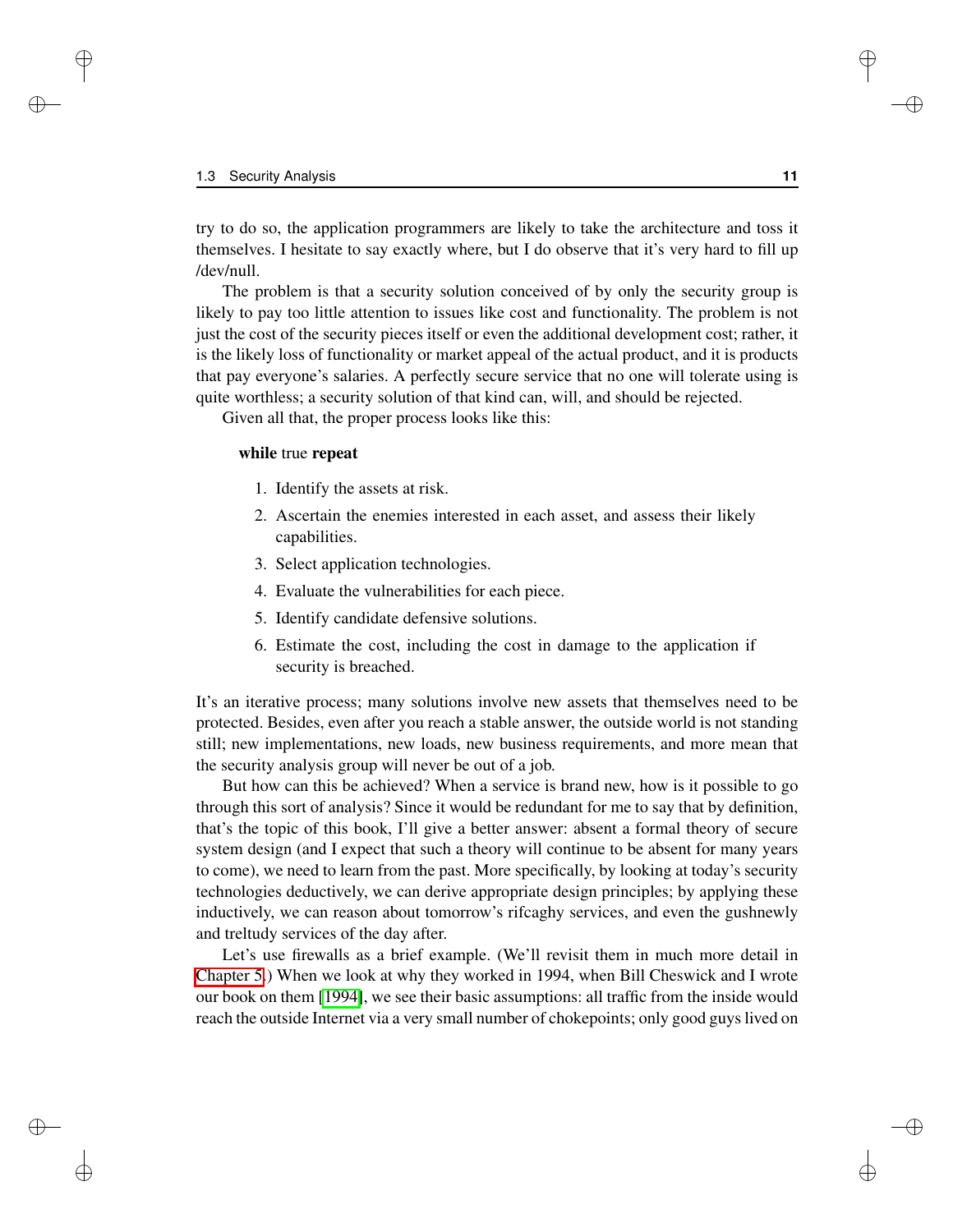D.

D.

D.

the inside; and the firewall was capable of filtering out inbound nastiness, operationally defined as anything that didn't match a security policy. How do those principles work today? By and large, they don't. Laptops and smart phones wander across the barrier to the outside, where they're unprotected; malware constitutes an enemy presence inside your organization; policies aren't—can't be—strong enough to describe things like PDF files infected with the latest 0-day exploits. It is tempting to conclude that firewalls are useless.

A deeper look at the principles, though, shows that we can still use firewalls, albeit rather differently. If we can find special circumstances where the principles hold—a server complex is a good example—we can still rely on firewalls as a strong defense. Furthermore, recognition of these principles as explicit guidelines teaches us administrative policies we need to enforce, such as not permitting any mobile devices into the server network, either directly or via a *virtual private network (VPN)*. That in turn says something about the resources we need to give the developers and administrators of that server complex.

This is how we have to proceed in the future. We shouldn't discard the past, nor should we let it straight-jacket us. Rather, we should use it as a guide.

## 1.4 A Few Words on Terminology

"You keep using that word. I do not think it means what you think it means."

Inigo in *The Princess Bride* —WILLIAM GOLDMAN

I've already explained what I mean by "hacker" and why I use the word  $(\text{page 6})$ ; no more needs to be said about that issue.

Several unusual terms—targetier, APT, Andromedan, and more—are explained in [Chapter 3.](#page--1-6)

There are a number of technical terms I use freely, under the assumption that you know what I mean; these include RSA, MAC address, ARP spoofing, and more. As I noted in the preface, this book is not intended as an introductory text.

Finally, I will often use phrases like "business" or "business purpose." By no means do I intend to imply that this book is limited to the for-profit sector. Although I have indeed worked in industry, I'm now a professor and have served as Chief Technologist of the US Federal Trade Commission. All of these organizations have a goal, whether it's

A

 $\bigoplus$ 

)<br>J